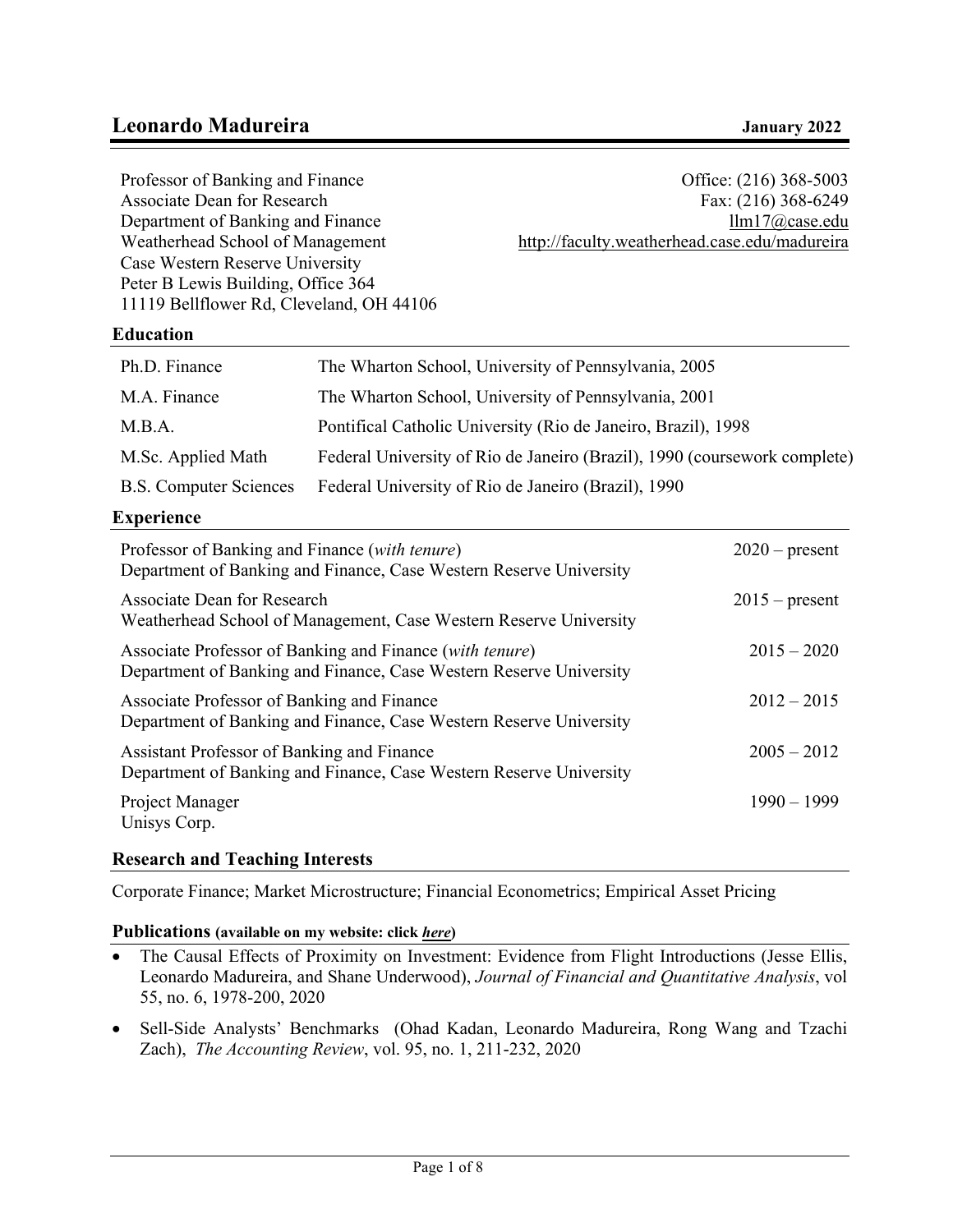#### **Publications [***Continued***]**

- Social Ties and IPO Outcomes (Jack Cooney, Leonardo Madureira, Ajai K. Singh, and Ke Yang), *Journal of Corporate Finance*, vol. 33, 129-146, 2015
- Lending Relationships and Analysts' Forecasts (Emre Ergungor, Leonardo Madureira, Nandu Nayar and Ajai K. Singh), *Journal of Financial Intermediation*, vol. 24, issue 1, 71-88, 2015
- Analysts' Industry Expertise (Ohad Kadan, Leonardo Madureira, Rong Wang and Tzachi Zach), *Journal of Accounting & Economics*, vol. 54, issues 2-3, 95-120, 2012 (lead article)
- Geography and Price Discovery: Evidence from Nasdaq (Amber Anand, Vladimir Gatchev, Leonardo Madureira, Christo Pirinsky and Shane Underwood), *Journal of Financial Markets*, vol. 14, no. 2, 193-226, 2011 (lead article)
- Conflicts of Interest and Stock Recommendations: Evidence from the Global Settlement and Related Regulations (Ohad Kadan, Leonardo Madureira, Rong Wang and Tzachi Zach), *Review of Financial Studies*, vol. 22, no.10, 4189-4217, 2009
- Information, Sell-Side Research, and Market Making (Leonardo Madureira and Shane Underwood), *Journal of Financial Economics*, vol. 90, no. 2, 105-126, 2008 (lead article)
- SEC Regulation Fair Disclosure, Information and the Cost of Capital (Armando Gomes, Gary Gorton and Leonardo Madureira), NBER Working Paper # 10567, 2004, *Journal of Corporate Finance*, vol. 13, issues 2-3, 300-334, 2007
- Ex Ante Real Rate and Inflation Premium Under Habit Consumption Model (Leonardo Madureira), *Journal of Empirical Finance*, vol 14, no. 3, 355-388, 2007
- Elusive Anomalies in the Brazilian Stock Market (Ricardo Leal and Leonardo Madureira), *International Review of Financial Analysis*, vol. 10, no. 2, 123-134, 2001

## **Working Papers (available on my website: click** *here***)**

- What Drives the Value of Financial Analysts' Advice? The Role of Earnings and Growth Forecasts (Ohad Kadan, Leonardo Madureira, Rong Wang and Tzachi Zach), 2020
- Analysts' Advice on IPOs and Regulations: An Analysis of US and European Markets (Romain Boissin, Leonardo Madureira, and Ajai Singh), 2017
- Banking Relationships and Sell-Side Research (Emre Ergungor, Leonardo Madureira, Nandu Nayar and Ajai K. Singh), Federal Reserve Bank of Cleveland Working Paper 11-14, 2010
- Conflicts of Interest, Regulations and Stock Recommendations (Leonardo Madureira), 2004 (*permanent working paper*)

## **Current Research**

Economic Effects of Flight Initiations (Jesse Ellis, Leonardo Madureira, and Shane Underwood)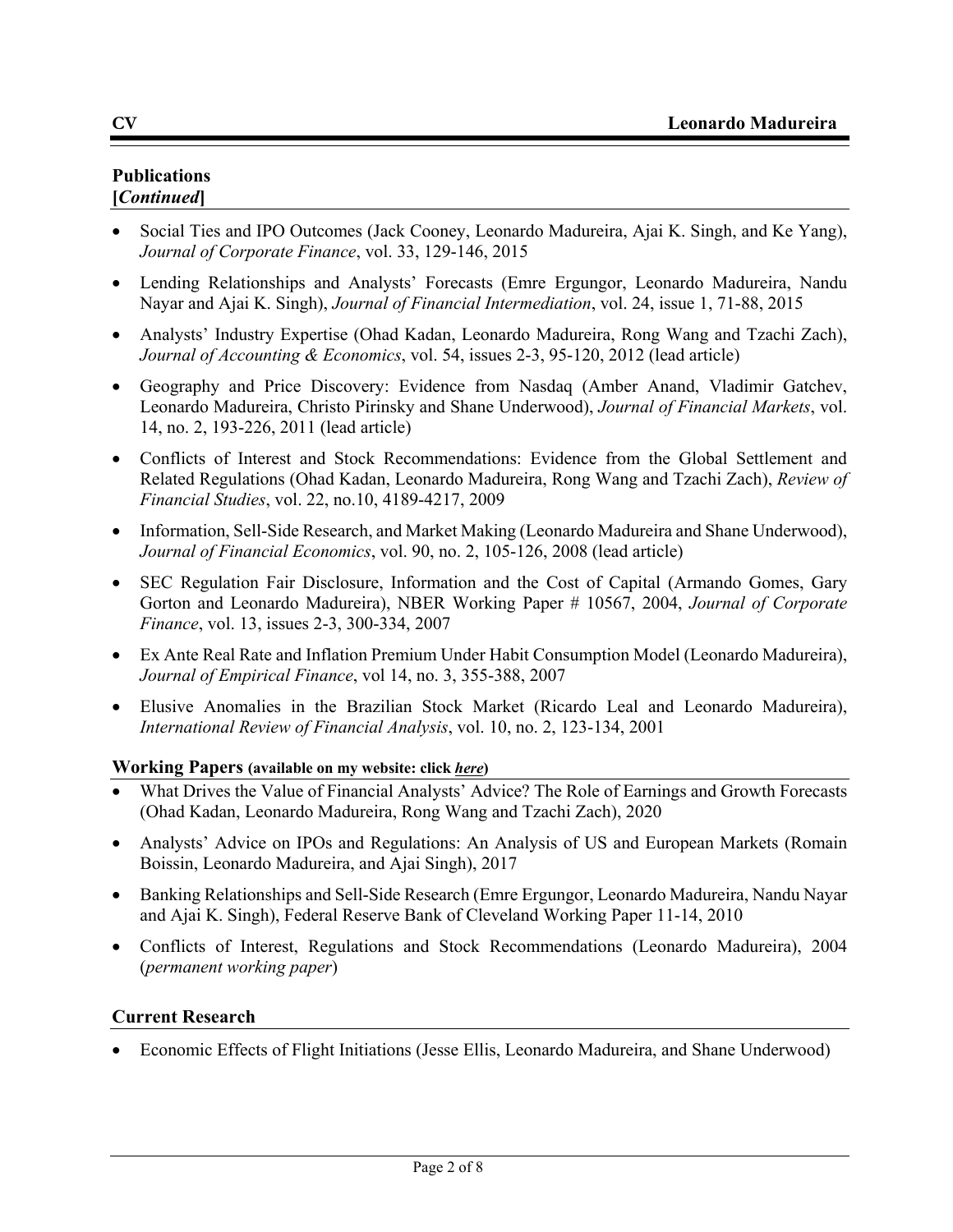# **Teaching Experience**

## **Teaching, Case Western Reserve University, 2005 – present**

- MSFI 435, Empirical Finance (MS Finance)
	- [Fall 2021-4 sessions, Fall 2020-2 sessions, Fall 2019-3 sessions, Fall 2018-3 sessions, Fall 2017- 2 sessions, Fall 2016-2 sessions, Fall 2015-2 sessions, Fall 2014-2 sessions, Spring 2014, Spring 2013, Spring 2012, Spring 2011-2 sessions, Spring 2010, Spring 2009, Spring 2008]
- BAFI 361, Applied Financial Analytics (Undergraduate)

[Fall 2021, Fall 2020, Fall 2019, Fall 2018, Fall 2017, Fall 2016, Fall 2015, Fall 2014, Spring 2014, Spring 2013]

- MSFC 434, Financial Econometrics (MS Finance, Joint Degree with Tongji University) [Spring 2021, Spring 2020, Spring 2019, Spring 2018, Spring 2017, Spring 2016, Spring 2015, Fall 2013]
- BAFI 355, Corporate Finance (Undergraduate) [Spring 2014, Spring 2013, Spring 2012-2 sessions, Spring 2011, Spring 2010, Spring 2007, Spring 2006, Fall 2005]
- BAFI 402, Financial Management I (MBA) [Spring 2009, Spring 2008, Spring 2007, Spring 2006]
- BAFI 403, Financial Management II (MBA) [Spring 2009, Spring 2008, Spring 2007, Spring 2006]

## **Teaching Assistant, The Wharton School, University of Pennsylvania, 2000 – 2005**

FNCE 100, Corporate Finance, Dr C. MacKinlay (Undergraduate)

FNCE 731, International Corporate Finance, Dr. A. Gomes (MBA and Undergraduate)

FNCE 726, Advanced Corporate Finance, Dr. S. Kandel and Dr. O. Sarig (MBA and Undergraduate)

FNCE 726, Advanced Corporate Finance, Dr. B. Gultekin (MBA and Undergraduate)

FNCE 726, Advanced Corporate Finance, Dr. B. Gultekin (Executive MBA)

FNCE 720, Investment Management, Dr. Ruy Ribeiro (MBA and Undergraduate)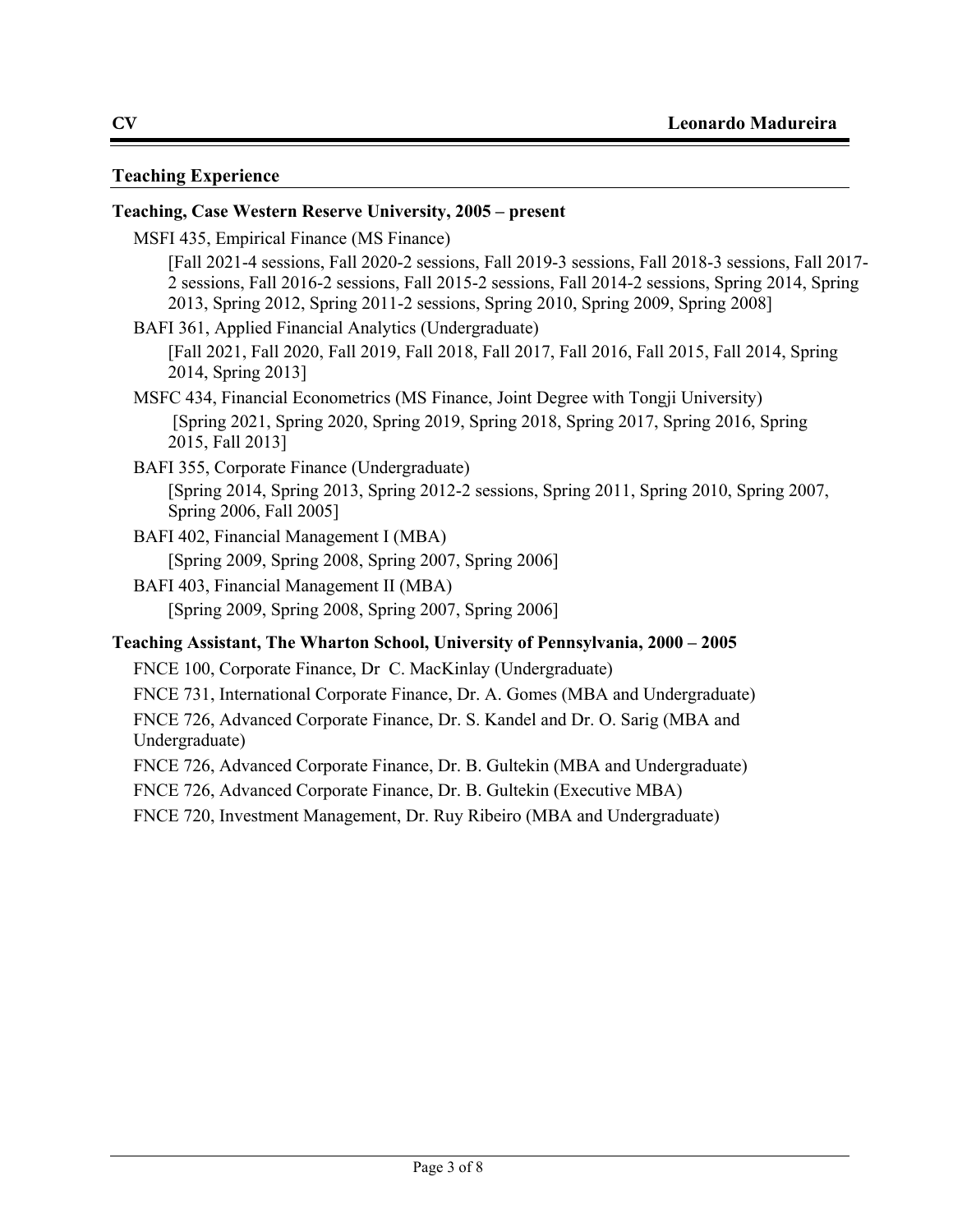#### **Honors and Awards**

Deborah and David Daberko Fellow, Case Western Reserve University, 2014 – 2020

Lewis-Progressive Fellow, Case Western Reserve University, 2009 – 2012

Distinguished Paper Award, Journal of Corporate Finance 2007, Issues 2-3

First Prize, 2004 Geewax, Terker and Company Prize in Investment Research

Dean's Fellowship for Distinguished Merit, The Wharton School, University of Pennsylvania

Scholarship for the Master of Business, Pontifical Catholic University, Rio de Janeiro

Fellowship for Master of Applied Mathematics, CNPq (Brazilian National Council on Scientific and Technological Development)

Fellowship for Scientific Innovation Program, CNPq (Brazilian National Council on Scientific and Technological Development)

#### **Seminar Presentations (***presentation by co-author identified by " \* "***)**

 What Drives the Value of Financial Analysts' Advice? The Role of Earnings and Growth Forecasts Markets

2021 Financial Economics and Accounting Conference\*, Indiana University (2021); Hawaii Accounting Research Conference\*, Honolulu (2022); 2022 FARS Midyear Meeting, Denver (2022)

- Analysts' Advice on IPOs and Regulations: An Analysis of US and European Markets FMA European Conference, Kristiansand (2018); Finance Seminar\* , University of Central Florida (2018)
- The Causal Effects of Proximity on Investment: Evidence from Flight Introductions

Finance Seminar, University of Central Florida (2018); FMA Conference, Boston (2017); EFA Conference, Manheim (2017); Seminar, Case Western Reserve University (2017); Finance Seminar, Baylor University\* (2016)

Sell-Side Analysts' Benchmarks

Finance Seminar, University of Central Florida (2015); EFA Conference, Lugano (2014); WFA Conference, Monterey (2014); Finance Seminar, Texas Tech University (2014); Finance Seminar, Miami University (2014);  $24<sup>th</sup>$  Financial Economics and Accounting Conference, UNC (2013); SAC Quant Seminar, New York City (2013); AFA Conference, San Diego (2013); Asian Finance Conference\*, Shanghai (2012); FMA Meeting, Atlanta (2012); IDC Summer Conference\*, Tel Aviv (2012); 7<sup>th</sup> FIRS Conference, Minneapolis (2012); Finance Seminar<sup>\*</sup>, Washington University in St Louis (2012); AAA FARS Conference\* , Chicago (2012); Finance Seminar, Case Western Reserve University (2011)

• Social Ties and IPO Outcomes

FMA Conference, Chicago (2013); FMA European Conference, Luxembourg (2013); FMA Asian Meeting\* , Shanghai (2013); Finance Seminar\* , Villanova University (2013); Finance Seminar, Case Western Reserve University (2012); Finance Seminar, University of Alabama (2012)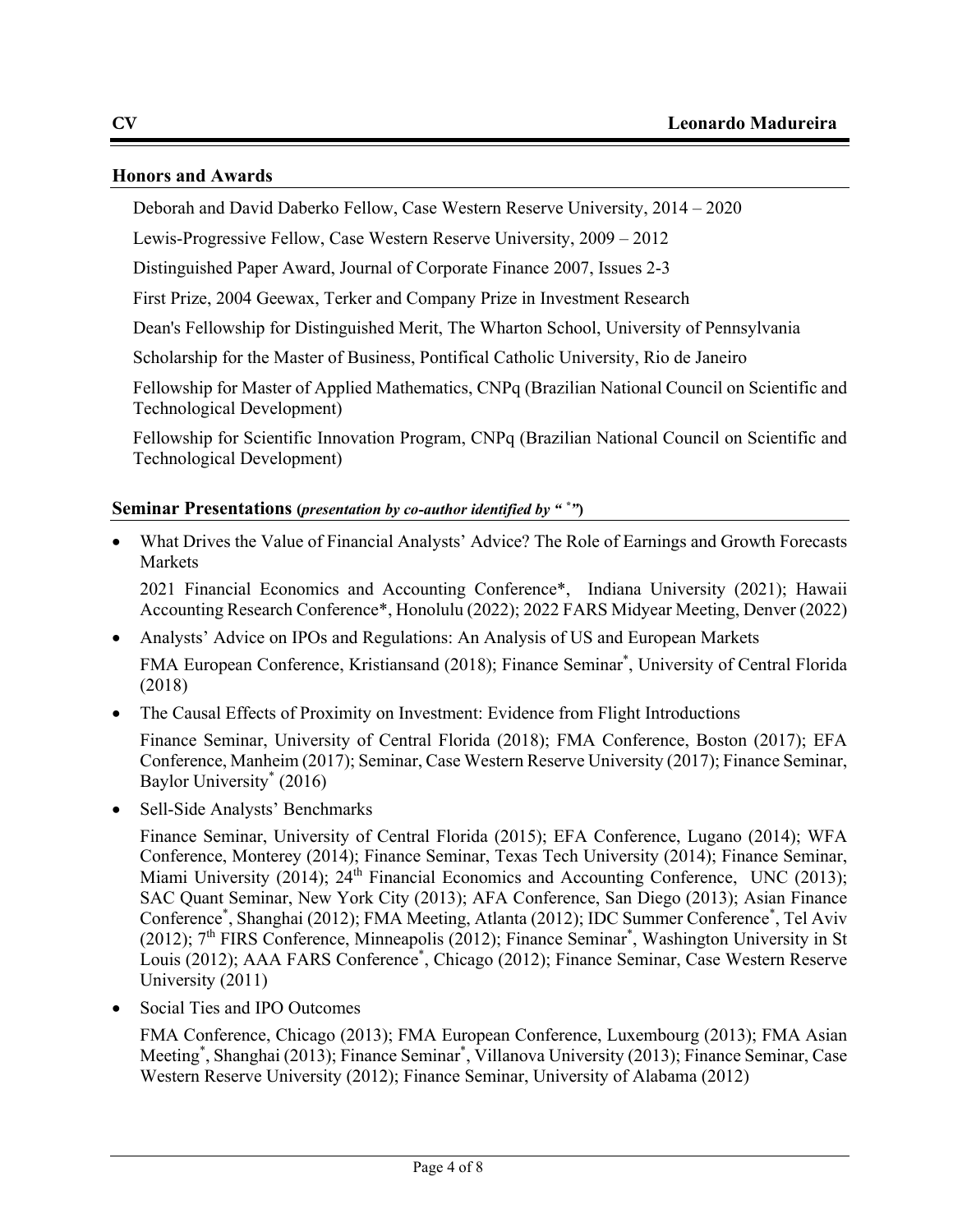### **Seminar Presentations (***presentation by co-author identified by " \* "***) [***Continued***]**

• Lending Relationships and Analysts' Forecasts

EFA Conference, Cambridge (2013); FMA European Conference, Istanbul (2012); 5<sup>th</sup> FIRS Conference, Firenze (2010); FMA Conference, New York (2010); US Securities and Exchange Commission\* , Washington DC (2010); Finance Seminar, Case Western Reserve University (2009)

• Analysts' Industry Expertise

Finance Seminar, Lehigh University (2012); Journal of Accounting & Economics Conference, Philadelphia (2011); AFA Conference, Boston (2010); FMA Conference, New York (2010); 5th FIRS Conference, Firenze (2010); China International Finance Conference<sup>\*</sup>, Beijing (2010); Financial Economics and Accounting Conference<sup>\*</sup>, New Brunswick (2009); FMA Conference, Reno (2009); Asian Finance Association Conference<sup>\*</sup>, Brisbane (2009); IDC Summer Conference<sup>\*</sup>, Tel-Aviv (2009)

- Geography and Price Discovery: Evidence from Nasdaq 4<sup>th</sup> FIRS Conference, Prague (2009); WFA Conference, Hawaii (2008); FMA Conference<sup>\*</sup>, Texas (2009); FMA European Conference\* , Prague (2008)
- Information, Sell-Side Research, and Market Making

WFA Conference, Hawaii (2008); 3<sup>rd</sup> FIRS Conference, Anchorage (2008); Finance Seminar, Case Western Reserve University (2007); Finance Seminar<sup>\*</sup>, Rice University (2007); Finance Seminar<sup>\*</sup>, Texas A&M (2007); FMA Conference, Salt Lake City (2006); EFA Conference, Zurich (2006)

 Conflicts of Interest and Stock Recommendations: Evidence from the Global Settlement and Related Regulations

AFA Conference, Boston (2006); 2<sup>nd</sup> FIRS Conference, Shanghai (2006); Batten Meeting<sup>\*</sup>, Williamsburg (2006); FARS Conference\* , Atlanta (2005); Burridge Center Annual Investment Conference\* , Denver (2005); FMA Conference, Chicago (2005)

• Conflicts of Interest, Regulations and Stock Recommendations

EFA Conference, Moscow (2005); FMA European Conference, Siena (2005); Finance Seminar, Case Western Reserve University (2005); Finance Seminar, University of Miami (2005); Finance Seminar, University of Virginia (2005); Finance Seminar, Arizona State University (2005); Finance Seminar, Federal Reserve Board of Governors (2005); Finance Seminar, Tulane University (2005); Finance Seminar, Babson College (2005); Finance Seminar, Washington University, St Louis (2005); Finance Seminar, University of Pennsylvania (2005); FMA Conference, New Orleans (2004); LBS Doctoral Conference, London (2004); Accounting Seminar, University of Pennsylvania (2004)

SEC Regulation Fair Disclosure, Information and the Cost of Capital.

Boundaries of SEC Regulation Conference, Claremont (2006); First Annual NYU/Penn Conference on Law and Finance, New York (2005); AFA Conference, Philadelphia (2005); Finance Seminar\* , University of Pennsylvania (2005); Accounting Seminar\* , University of Pennsylvania (2005); EFA Conference, Maastricht (2004)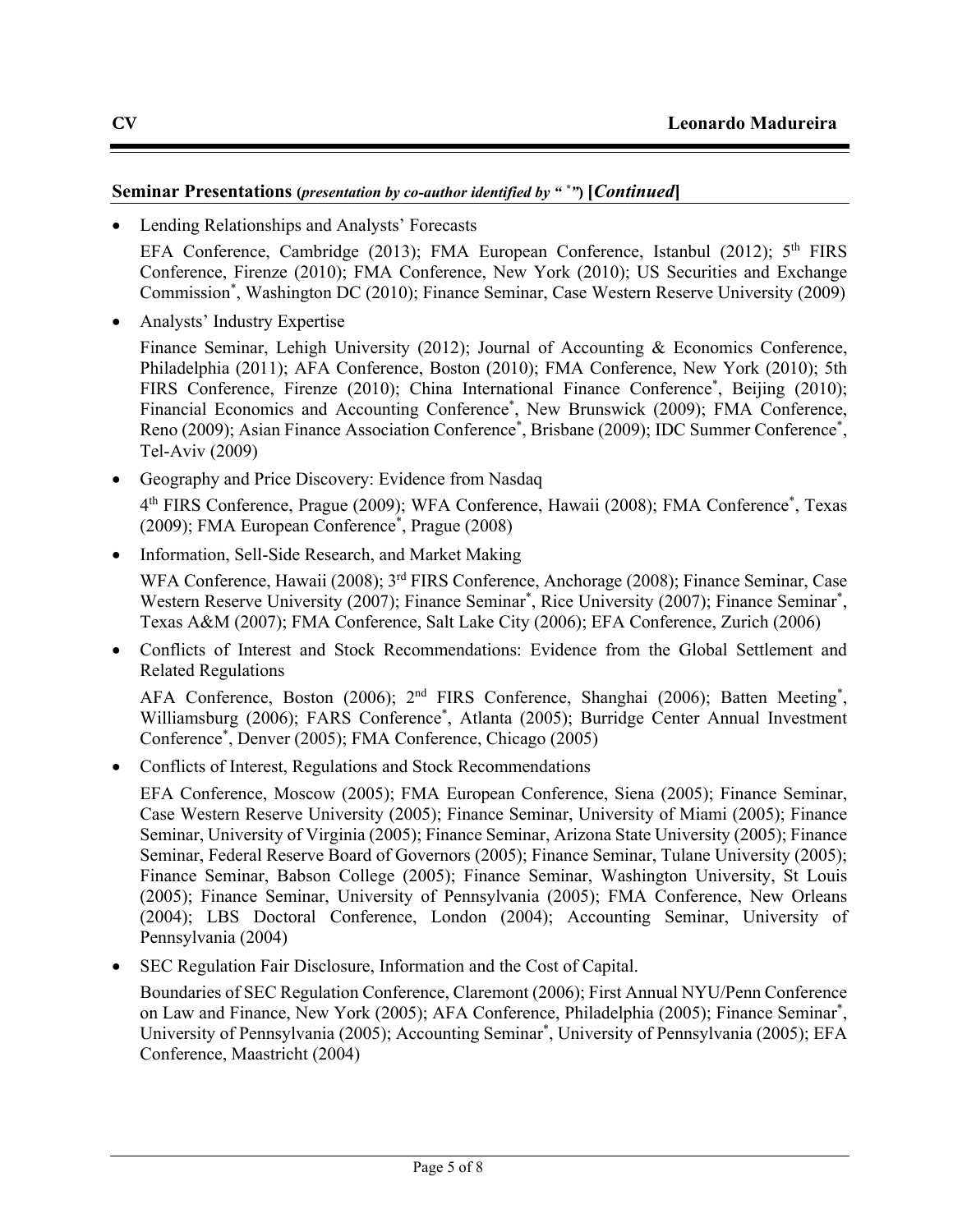### **Seminar Presentations (***presentation by co-author identified by " \* "***) [***Continued***]**

- Ex Ante Real Rate and Inflation Premium Under Habit Consumption Model FMA Conference, New Orleans (2004); WFA Conference, Baja California (2003); MFA Conference, St Louis (2003); Finance Seminar, University of Pennsylvania (2003)
- Elusive Anomalies in the Brazilian Stock Market FMA European Conference, Barcelona (1999)

## **Professional Services**

## **Referee**

Journal of Finance, Review of Financial Studies, Journal of Financial and Quantitative Analysis, Journal of Banking and Finance, The Financial Review, Journal of Corporate Finance, Journal of Financial Markets, Journal of Accounting Research, Financial Management, Journal of Financial Research, Journal of Economics and Business, Journal of Business Ethics, European Financial Management Journal, Emerging Markets Finance and Trade, International Finance, North American Journal of Economic and Finance

## **Program Committee**

Financial Intermediation Research Society Meeting (2012, 2013, 2014); European Finance Association Meeting (2013, 2014, 2015, 2016, 2017, 2018, 2019); Western Finance Association Meeting (2012, 2013, 2014, 2015, 2016, 2017, 2018, 2019); Financial Management Association Meeting (2012, 2013, 2014, 2015, 2016, 2017, 2018, 2019); Annual Conference on Corporate Finance, Washington University in St Louis (2007, 2008); Review Committee, "Best Paper in Investments", Financial Management Association, 2017

## **Conference Participation as Chair/Discussant**

European Finance Association Meeting (2005, discussant), Financial Management Association Meeting (2007, discussant; 2008, discussant; 2013, chair and discussant), Financial Management Association Meeting in Europe (2005, chair and discussant; 2012, chair; 2013, chair and discussant), Western Finance Association Meeting (2007, discussant; 2009, discussant), Annual Conference on Corporate Finance, Washington University in St Louis (2008, discussant), Financial Intermediation and Research Society Conference (2012, discussant)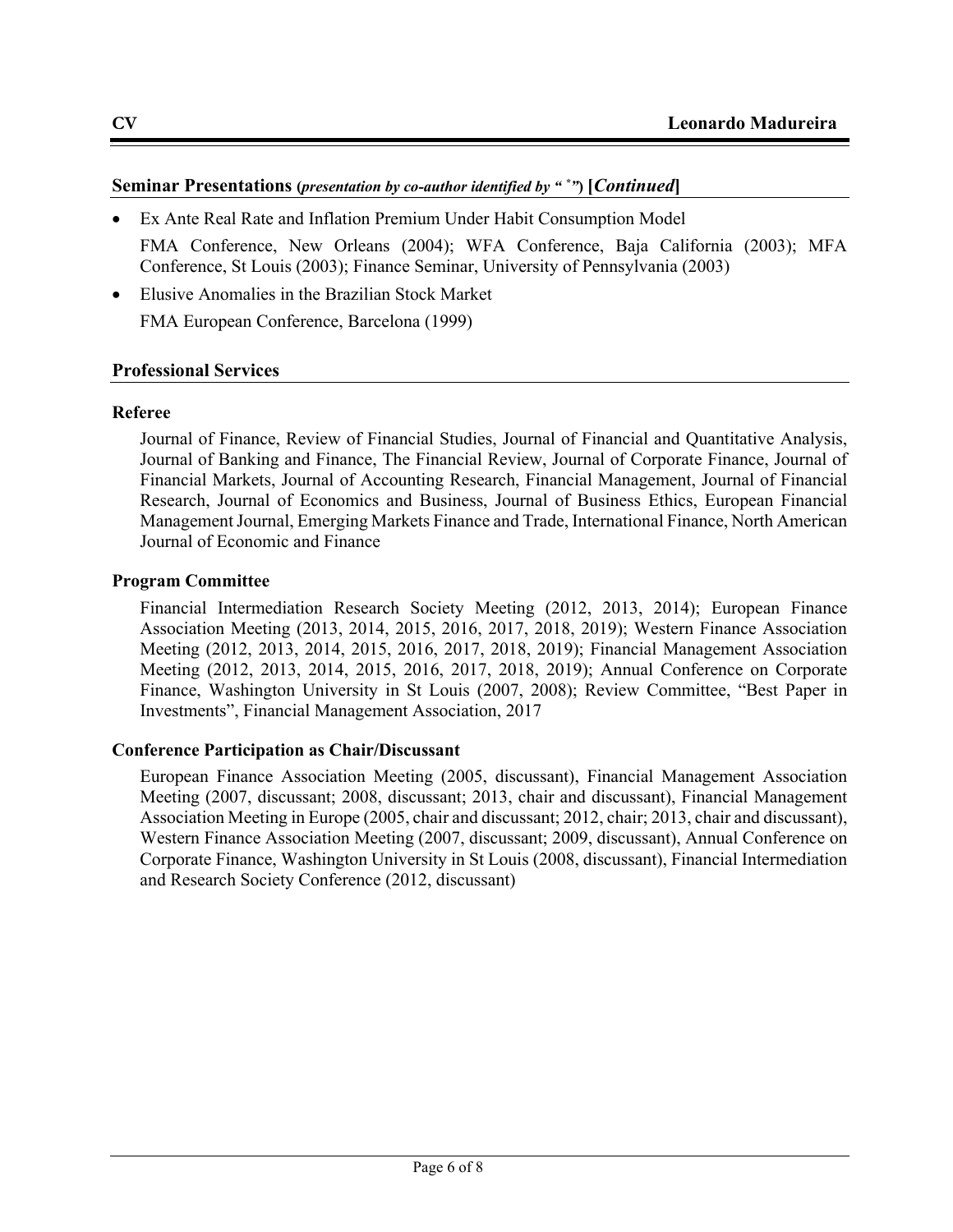### **Service at Case Western Reserve University**

Associate Dean for Research (2015-present) Member,Faculty Senate Committee on Minority Affairs (July 2019-Present) Co-Chair,Weatherhead Strategic Planning Steering Committee (July 2019-June 2020) Member,Weatherhead Representative,Digital Scholarship Policy & Planning Board (2015-Present) Member, Faculty Council (2014-present) Member, Master of Finance Committee (2007-2011) Member, Recruiting Committee, Department of Banking and Finance (2005-2006, 2010-2011, 2012-2013, 2013-2014, 2015-2016, 2016-2017) Member and Representative for the Weatherhead School of Management at the Faculty Senate Committee on Information and Communication Technology (2011-2016) Member, Research Committee, Weatherhead School of Management (2013-2015) Observer, Appointments Committee, Weatherhead School of Management (2012-2013) Organizer, Junior Faculty Network, Weatherhead School of Management (2009-2015)

## **Media Citations**

The New York Times, 05/24/2009, "Stock Analysis, Then and Now"

www.time.com, 04/27/2009, "Wall Street Stock Research: Soon, Less Independent," by Barbara Kiviat

www.forbes.com, 12/11/2008, "Cheerleaders Or Stock Pickers?", by M. Maiello and D. Serchuk

- Bloomberg News, 04/14/2008, "SEC Rule Can Make It a Crime to Defend Yourself: Kevin Hassett"
- US News & World Report, 05/09/2006, 'From the Briefcase: Research produced by America's Best Business Schools"

Philadelphia Inquirer, 03/19/2006, "Analysts' Reports Often Flawed, Study Finds"

Associated Press, 03/17/2006, "Investors Should Study Analyst Reports"

The Times, 01/10/2006, "Rules Leave Investors None The Wiser"

CFO.com, 11/05/2005, "Spitzer Pact Cuts Analyst Bias: Study"

Investors Business Daily, 10/24/2005, "Signs of Success Scarce for Global Research Settlement"

The New York Times, 06/19/2005, "Has Wall Street Changed its Tune?"

The Wall Street Journal, 7/6/2005, "Stock Research Gets More Reliable"

Investment Dealers' Digest, 11/8/2004, "Professors Conclude Spitzer Changed Research"

Knowledge@Wharton, 07/29/2004, "Lack of Analyst Coverage Costs Basis Points and Trading Volume"

CFO.com, 07/16/2004, "Analyst (Un)coverage Hurting Small Firms"

Houston Chronicle, 07/07/2004, "Rule on Analysts Hurts Small Firms"